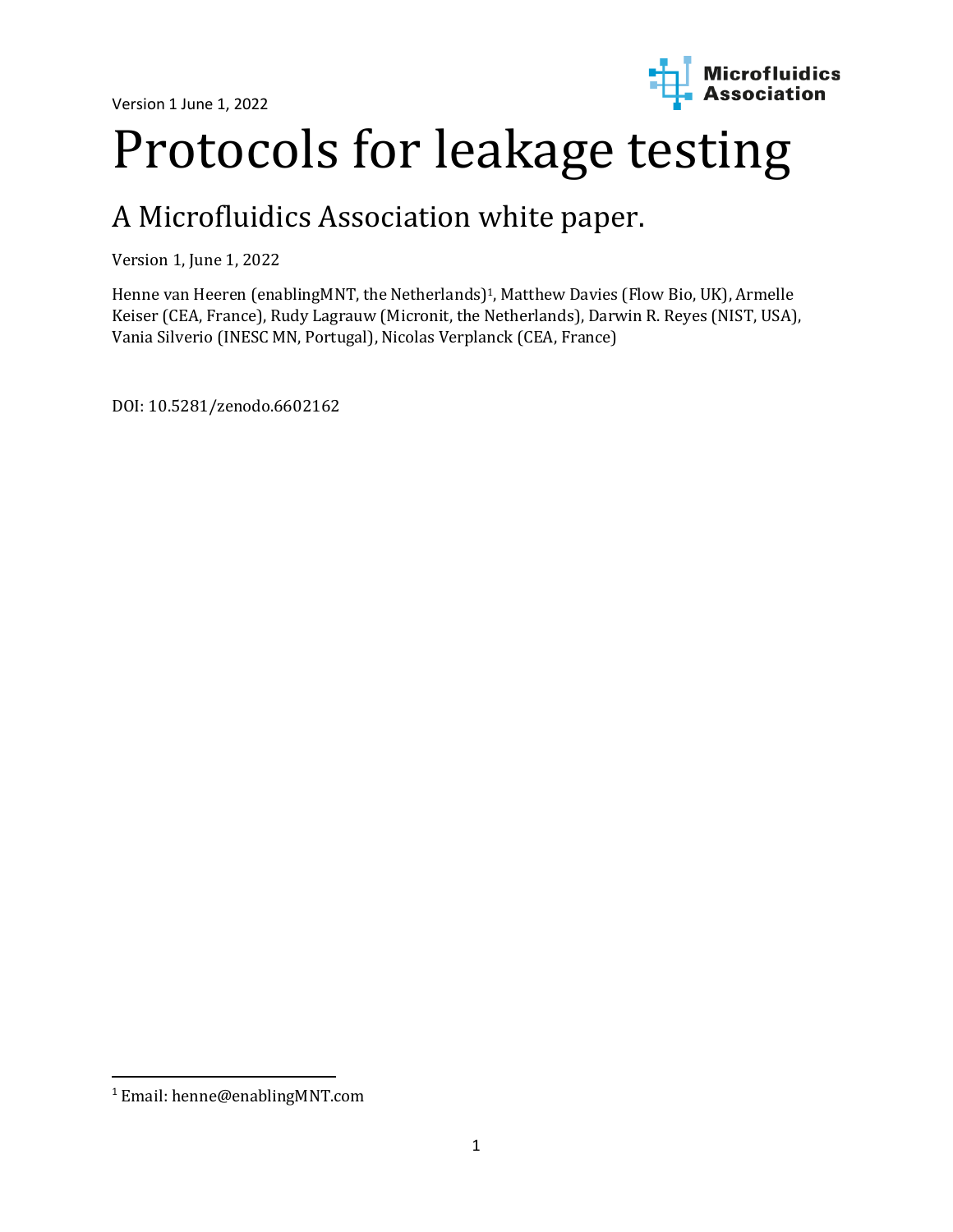

## Version 1 June 1, 2022 Content

| $How to specify\ leakage?\\5$                                                                                                                                                                                                                                 |  |
|---------------------------------------------------------------------------------------------------------------------------------------------------------------------------------------------------------------------------------------------------------------|--|
|                                                                                                                                                                                                                                                               |  |
| $\begin{tabular}{c} \hline \textit{Commonly used microfluidic leakage tests} \\\ \textit{Visual inspection for leakage} \\\ \textit{Light pressure drop} \\\ \textit{Case pressure drop} \\\ \textit{Case pressure} \\\ \textit{To} \\\ \hline \end{tabular}$ |  |
|                                                                                                                                                                                                                                                               |  |
|                                                                                                                                                                                                                                                               |  |
|                                                                                                                                                                                                                                                               |  |
|                                                                                                                                                                                                                                                               |  |
|                                                                                                                                                                                                                                                               |  |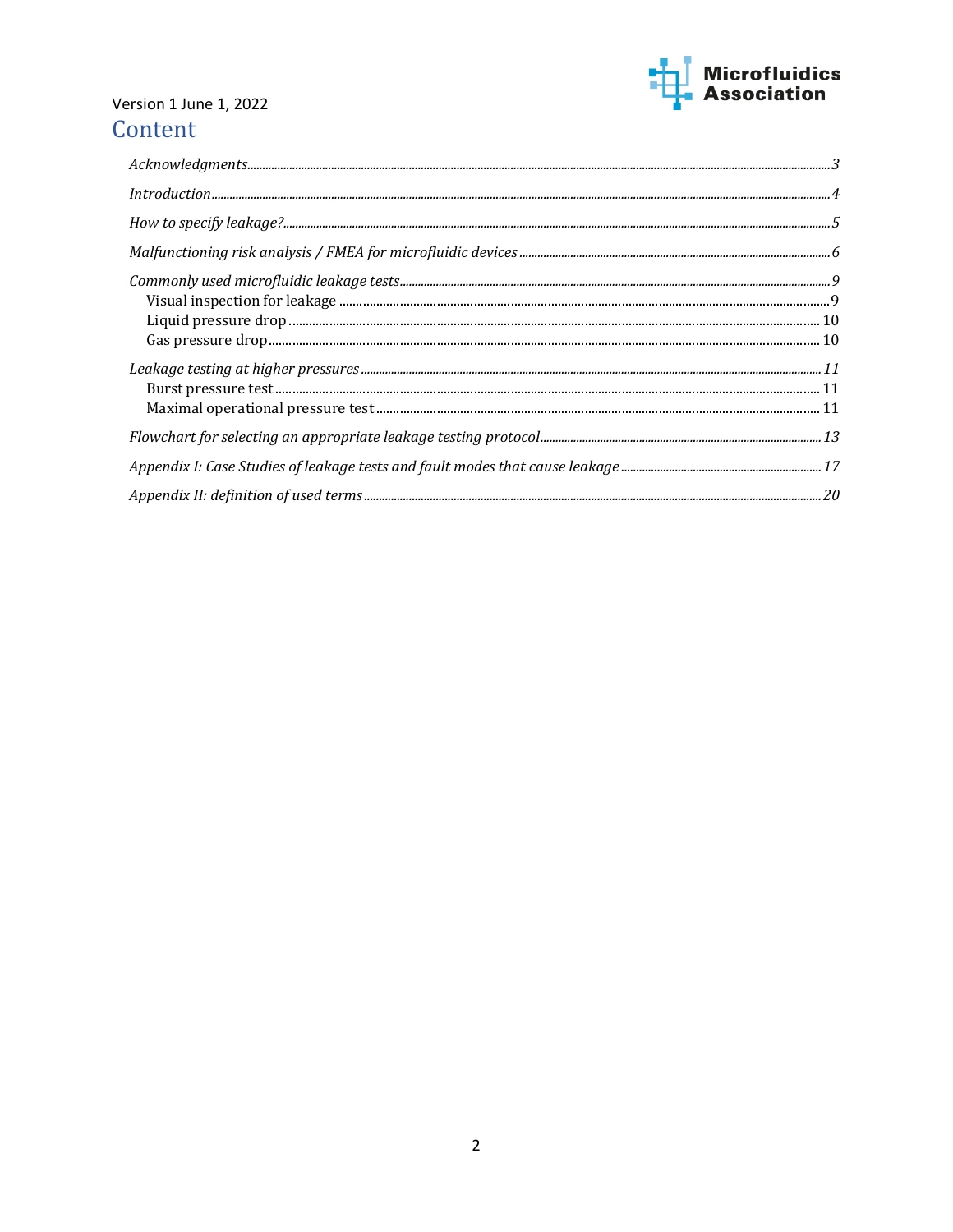

#### <span id="page-2-0"></span>Version 1 June 1, 2022 Acknowledgments

This work was made possible with the support from the Microfluidics Association (MFA) and its members. We would also like to acknowledge the technical input from the following people: Holger Becker (MFCS, Germany), Wilfred Beusink (Micronit, the Netherlands), Hugo Bissig (METAS, Switzerland), Jan-Eite Bullema (TNO, the Netherlands), Glen Fitzpatrick (Teledyne, USA), Luke Herbertson (FDA, USA), Ann Le-Nel (E-Sana, France), Leanna Levine (Aline, USA), Chengxun Liu (imec, Belgium), Joost Lotters (Bronkhorst, the Netherlands), Daniel Mark (SpinDiag, Germany), Francois Mazuel, (Elveflow, France), Rucha Natu (FDA, USA), Simon Renard (Fluigent, France), Suvajyoti Guha (FDA, USA), Alexis P. Tzannis (IMT, Switzerland), Malcolm Wilkinson (Kirkstal, UK), Paul Wright (DIBA, UK).

Additionally, some of the authors are participating in the MFMET project that has received funding from the EMPIR program co-financed by the Participating States and from the European Union's Horizon 2020 research and innovation program.

Please note, the mention of commercial products, their sources, or their use in connection with material reported herein is not to be constructed as either an actual or implied endorsement of such products by the U.S. Department of Health and Human Services. The methodology discussed here also does not constitute any regulatory policy endorsed by the U.S. Food and Drug Administration. Nor is it intended for replacing any existing policies pertaining to submissions that are currently under review at the U.S. Food and Drug Administration.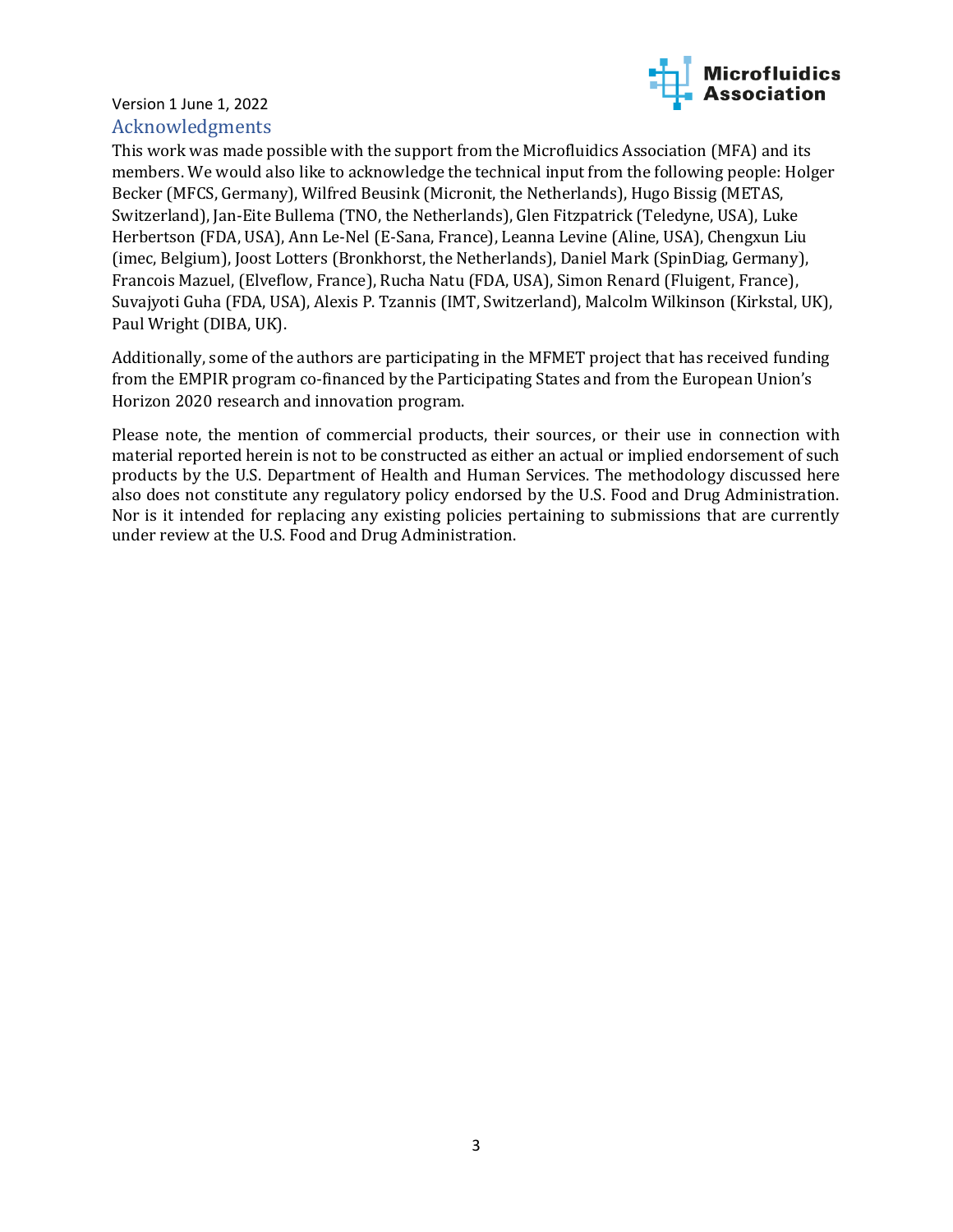

#### <span id="page-3-0"></span>Version 1 June 1, 2022 Introduction

This document is written to serve as a guideline for the testing of microfluidic devices, which are devices designed to manipulate fluids that are confined in a small volume. For instance, a channel with at least one dimension smaller than 1 mm is a microfluidic channel. Practically all designers and manufacturers of microfluidic devices check their devices for leakage. The aim of this document is to provide direction to microfluidic engineers and scientists about when and how to perform leakage testing, a failure mode that is commonly seen in microfluidic devices. In the context of this white paper, leakage is defined as an unintentional outward release of medium to the environment. It is the intention of this group to also create similar documents for internal leakage within or into the microfluidic system. Information about the science behind leakage testing is published elsewhere.<sup>2</sup>

As this document is created with the help from experts working on a diverse range of microfluidic products, it is expected to be applicable for a wide range of microfluidic products. Due to the small amount of medium leaking from these devices, it is more challenging to detect leakage and leakage rate from microfluidic devices compared to leakage from devices with larger internal volumes. These quantitative measurements (e.g., leakage volume, leakage rate) are essential for statistical process control, which is needed to safeguard product quality.

In this paper, we start by discussing the need for specifying leakage. The specification is also tied to the Failure Mode and Effect Analysis (FMEA) for a microfluidic device since the ability to accurately diagnose the leakage impacts the risk associated with the device failure. The FMEA is defined for various aspects of the product lifecycle, such as leakage during storage, transport, and usage of the product. The specifications need to be validated through standard test methods. Possible leakage test methods include visual inspection, liquid pressure drop, air pressure drop, burst pressure testing, loss (gain) of mass, and maximal operational pressure testing. An appropriate selection of these tests, or protocols, should be made during development and production of microfluidic devices. A flowchart to help in the selection of an appropriate protocol is presented as Figure 1. This flowchart considers key operational conditions such as the type of medium, internal pressure, and temperature, as well as safety considerations.

The diversity in microfluidics applications and technologies is too large for using a single allencompassing test protocol. Rather, this white paper introduces a roadmap for engineers and scientists to follow for developing product specific leakage protocols. This document should not be construed as policy for evaluating microfluidic devices by any regulatory agency. However, it is the intention of the Microfluidics Association (MFA) to eventually translate contents within this white paper into a standard for leak testing specifically intended for microfluidic devices.

<sup>2</sup> Vania Silverio et al., Overcoming Technological Barriers in Microfluidics: Leakage Testing, in: Frontiers in Bioengineering and Biotechnology, 2022, under preparation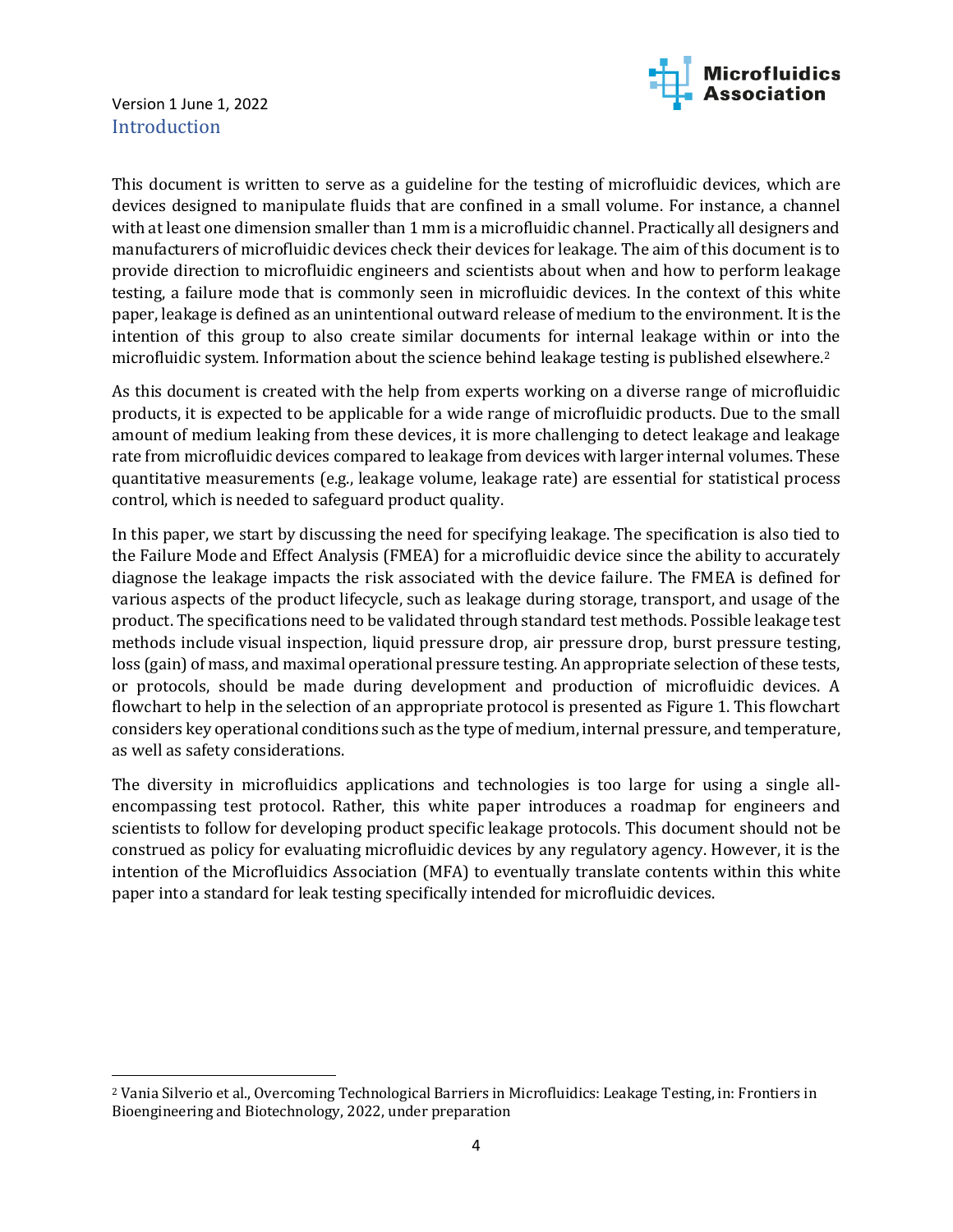<span id="page-4-0"></span>Version 1 June 1, 2022 How to specify leakage?



To establish the specification for leakage of a microfluidic device, the designer should ask at least two critical questions:

- **Question 1:** Would a leak be dangerous to the user or pose a risk to the environment?
	- o **Additional considerations:** If so, then the leakage specification may require a Threshold Limited Value, such as the one used for defining the concentration breathed in air for 5 consecutive eight-hour working days without harmful effects) or similar safety regulations.
- **Question 2:** What amount of leakage will have a negative influence on the performance of the device? This not only depends on the location of the leak (upstream or downstream the sensing area), but also on the function of the device and type of measurement.
	- o **Additional considerations:** This depends on the location of the leak relative to the sensing area, as well as function of device and type of measurements. For devices where the measurement is based on reaching an equilibrium between the liquid to be tested and the sensor surface, a primary concern is that enough liquid is in the measurement chamber or flowing through it. With a reservoir of sufficient volume or enough sample, a small leak may be acceptable. The situation is different when the result of the measurement depends on the amount of liquid flowing over the sensor surface, in which case stricter specifications on the allowable leakage may be needed. A similar situation occurs if two different liquids are mixed, such as for a dilution. In that case, a leak can affect the mixing process or dilution ratio.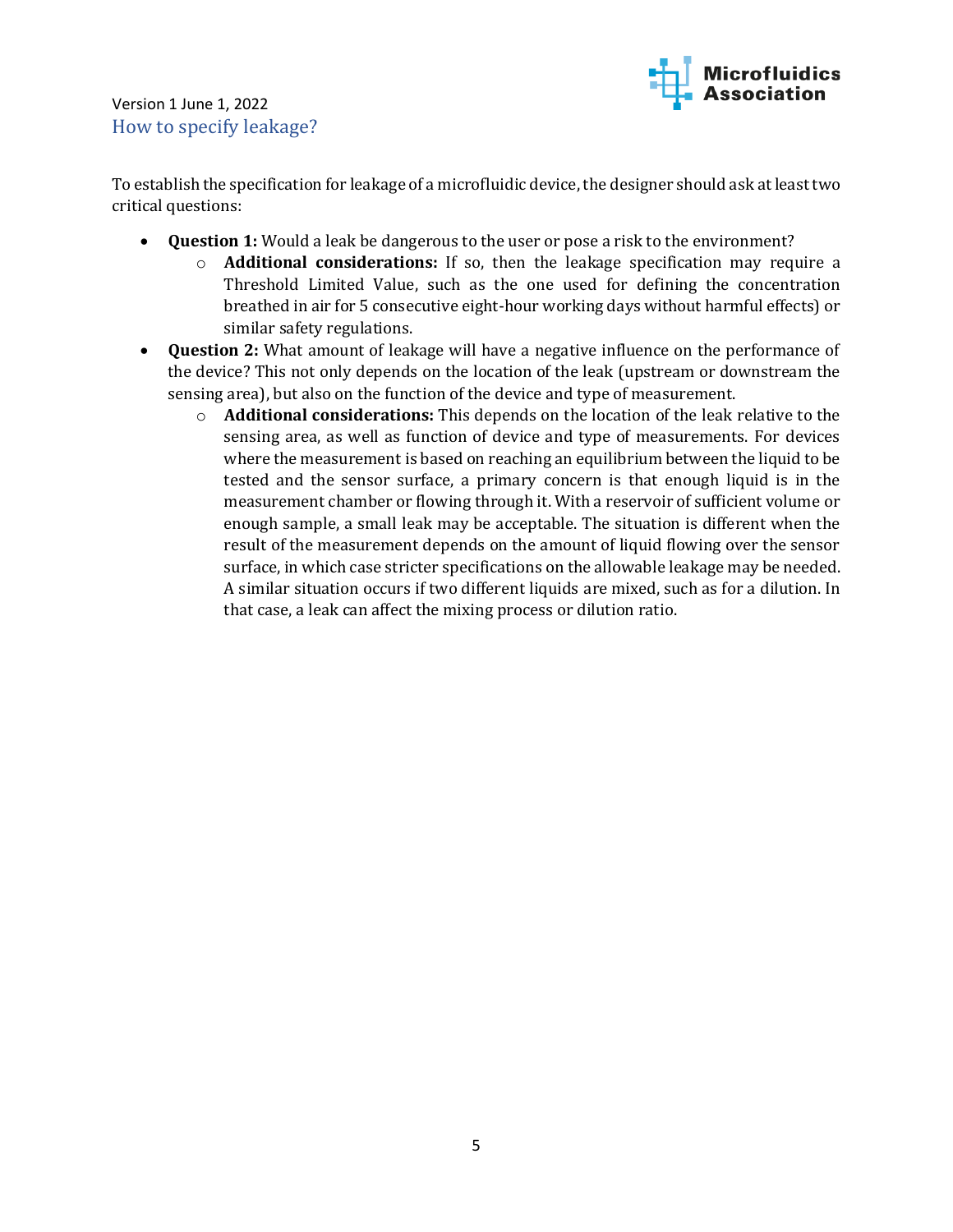

#### <span id="page-5-0"></span>Malfunctioning risk analysis / FMEA for microfluidic devices

Given the commonality of leaks in microfluidic devices, and given risk features as one of the top most reasons for specifying leakage, a bottom-up approach that FMEA can offer may be most meaningful approach when developing a new device or changing a device design. Assuming that the leakage poses medium to high risk, a risk analysis can alleviate concerns with the risk or potentially eliminate it through design change/production improvement programs or a test/visual inspection mitigation strategy. An example risk analysis table is shown in Table 1. The elements in Table 1 are not expected to be all inclusive and are provided in the order in which they should be considered while developing a device. The identified actions may require further analysis or corrective and preventative actions especially if the risks are found to be unacceptable. The severity, probability and detection are represented by a number on the scale of 1:10, and the product of these numbers indicates the risk priority.

|                           | Topic                    | Potential<br>Failure Mode                  | Effect /<br>severity<br>$(S: 1-10)$        | Potential<br>Causes /<br>Mechanisms<br>/ probability<br>$(P: 1-10)$ | Test / visual<br>inspection<br>/observable<br>Effect of<br>Failure<br>Detection<br>$(D: 1-10)$ | Risk<br>priority<br>number<br>$S^*P^*D$ | Improvement /<br>prevention<br>actions                           | Actions<br>taken for<br>further<br>Investigation            |
|---------------------------|--------------------------|--------------------------------------------|--------------------------------------------|---------------------------------------------------------------------|------------------------------------------------------------------------------------------------|-----------------------------------------|------------------------------------------------------------------|-------------------------------------------------------------|
| Materials                 | General                  | Delamination                               | Leakage /<br>6                             | Corrosion / 5                                                       | Visual<br>inspection /<br>5                                                                    | $\overline{150}$                        | Selection of<br>appropriate<br>materials, limit<br>exposure time |                                                             |
|                           | Polymer<br>devices       | Delamination                               | Leakage /<br>6                             | Contaminati<br>on/ $4$                                              | Visual<br>inspection /<br>$\mathbf{1}$                                                         | 24                                      | Clean room<br>procedures                                         |                                                             |
|                           | Glass/silicon<br>devices | Delamination                               | Etc.                                       |                                                                     |                                                                                                |                                         |                                                                  |                                                             |
|                           | Glass devices            | Cracks                                     | Etc.                                       |                                                                     |                                                                                                |                                         |                                                                  |                                                             |
|                           |                          |                                            |                                            |                                                                     |                                                                                                |                                         |                                                                  |                                                             |
|                           | Valve<br>Reaction        | Misalignment                               | Leakage                                    |                                                                     |                                                                                                |                                         |                                                                  |                                                             |
| <b>Building blocks</b>    | chamber                  |                                            |                                            |                                                                     |                                                                                                |                                         |                                                                  |                                                             |
|                           | Channel                  |                                            |                                            |                                                                     |                                                                                                |                                         |                                                                  |                                                             |
|                           |                          |                                            |                                            |                                                                     |                                                                                                |                                         |                                                                  |                                                             |
|                           |                          |                                            |                                            |                                                                     |                                                                                                |                                         |                                                                  |                                                             |
|                           |                          |                                            |                                            |                                                                     |                                                                                                |                                         |                                                                  |                                                             |
| Components                | Connector                | Etc.                                       |                                            |                                                                     |                                                                                                |                                         |                                                                  |                                                             |
|                           | Blister                  |                                            |                                            |                                                                     |                                                                                                |                                         |                                                                  |                                                             |
|                           | Tube                     |                                            |                                            |                                                                     |                                                                                                |                                         |                                                                  |                                                             |
|                           |                          |                                            |                                            |                                                                     |                                                                                                |                                         |                                                                  |                                                             |
|                           |                          |                                            |                                            |                                                                     |                                                                                                |                                         |                                                                  |                                                             |
| Process step              | Interfacing              | Too low of a<br>flow speed in<br>flow cell | Incorrect<br>measurem<br>ent results<br>/7 | Deformed<br>ferrule used<br>/2                                      | Leakage test<br>/7                                                                             | 98                                      | Visual<br>inspection                                             | Stricter<br>procedures<br>ferule<br>purchase<br>and reusage |
|                           | Worst case               |                                            |                                            |                                                                     |                                                                                                |                                         |                                                                  |                                                             |
|                           | use                      |                                            |                                            |                                                                     |                                                                                                |                                         |                                                                  |                                                             |
|                           | Storage                  |                                            |                                            |                                                                     |                                                                                                |                                         |                                                                  |                                                             |
|                           | Transport                |                                            |                                            |                                                                     |                                                                                                |                                         |                                                                  |                                                             |
|                           | End of Life              |                                            |                                            |                                                                     |                                                                                                |                                         |                                                                  |                                                             |
| Operational<br>conditions | Environment<br>al        |                                            |                                            |                                                                     |                                                                                                |                                         |                                                                  |                                                             |
|                           |                          |                                            |                                            |                                                                     |                                                                                                |                                         |                                                                  |                                                             |
|                           |                          |                                            |                                            |                                                                     |                                                                                                |                                         |                                                                  |                                                             |

#### *Table 1. FMEA for Microfluidic Devices*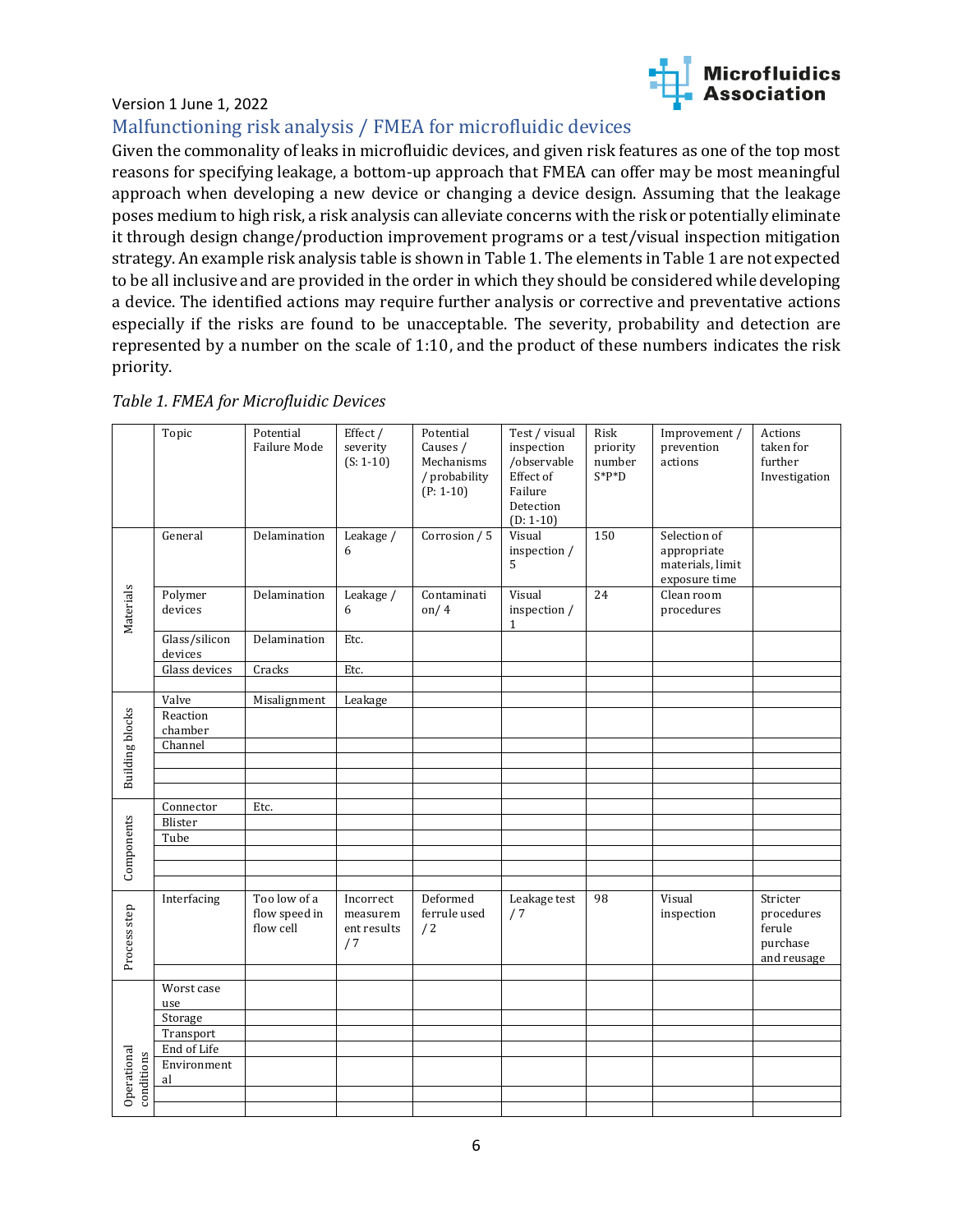

The rating descriptions provided in Tables 2-4 below help determine the risk priority number that allows prioritization of which tasks are most critical to consider during the product development phase.

| Table 2. Rating description for effect and its severity (S) |  |  |  |  |
|-------------------------------------------------------------|--|--|--|--|
|-------------------------------------------------------------|--|--|--|--|

| <b>Value</b>   | <b>Description</b> | <b>Criteria</b>                                                                       |
|----------------|--------------------|---------------------------------------------------------------------------------------|
|                |                    | It is not likely to have much of an impact and will most likely be ignored by the     |
|                | Minor              | stakeholder.                                                                          |
| $\overline{2}$ | Low                | It is likely to cause some amount of uneasiness to the stakeholder.                   |
|                |                    | Stakeholder will suffer some discomfort due to a minor problem with                   |
| 3              | Low                | performance.                                                                          |
| 4              | Moderate           | User is uncomfortable due to performance not up to the desired level.                 |
|                |                    | User is dissatisfied or there is a reduction in performance affecting the overall     |
| 5              | Moderate           | process                                                                               |
|                |                    | Quality cost due to warranty and repairs or there is a significant loss in            |
| 6              | Moderate           | performance                                                                           |
|                |                    | User is highly dissatisfied due to failure in some important parts of the process.    |
| 7              | High               | There is also the likelihood of many defects affecting overall productivity.          |
|                |                    | User is highly dissatisfied due to failure in ALL parts of the process. There is also |
| 8              | High               | the likelihood of many defects affecting overall productivity.                        |
|                |                    | Process becomes unstable which may create safety issues for the operator and          |
| 9              | Very High          | exceed standard acceptance criteria.                                                  |
| 10             | Very High          | Leakage will create safety issues for the operator or others.                         |

#### *Table 3. Rating description causes or mechanisms and probability (P)*

| <b>Value</b>   | <b>Description</b> | <b>Failure Rate</b>                       | <b>Percent Defective</b> | Criteria                                                                                                                                        |
|----------------|--------------------|-------------------------------------------|--------------------------|-------------------------------------------------------------------------------------------------------------------------------------------------|
|                |                    |                                           |                          | Failure has never been seen in any                                                                                                              |
|                | Remote             | $< 1$ out of 1.5 $\times$ 10 <sup>6</sup> | < 0.00007 %              | relevant testing                                                                                                                                |
| $\overline{2}$ | Very Low           | 1 out of 1.5 x 10 <sup>5</sup>            | $0.0007\%$               |                                                                                                                                                 |
|                |                    |                                           |                          | Failure only seen once or twice in                                                                                                              |
| 3              | Low                | 1 out of $1.5 \times 10^4$                | 0.007%                   | relevant scenarios                                                                                                                              |
| $\overline{4}$ | Unlikely           | 1 out of 2 x 10 <sup>3</sup>              | 0.05%                    |                                                                                                                                                 |
| 5              | Moderate           | 1 out of 400                              | 0.25 %                   | Failure potential has been noted in<br>several relevant scenarios or tests.<br>If procedures are followed, the<br>failure potential is minimal. |
| 6              | Moderate           | 1 out of 100                              | 1 %                      |                                                                                                                                                 |
| 7              | High               | 1 out of 20                               | 5 %                      | Failure potential has been noted in<br>many relevant tests/scenarios. In-<br>process control may be required to<br>avoid failure.               |
| 8              | Very High          | 1 out of 8                                | 12.5 %                   |                                                                                                                                                 |
| 9              | Very High          | 1 out of 3                                | 33 %                     | Failure potential has been noted in<br>many scenarios/tests. An active<br>non-standard feedback control<br>loop may be required.                |
| 10             | Extremely<br>High  | $>1$ out of 2                             | 50 %                     | Failure potential has been noted in<br>most scenarios/tests. The process<br>should be re-evaluated, and/or a<br>redesign should be considered.  |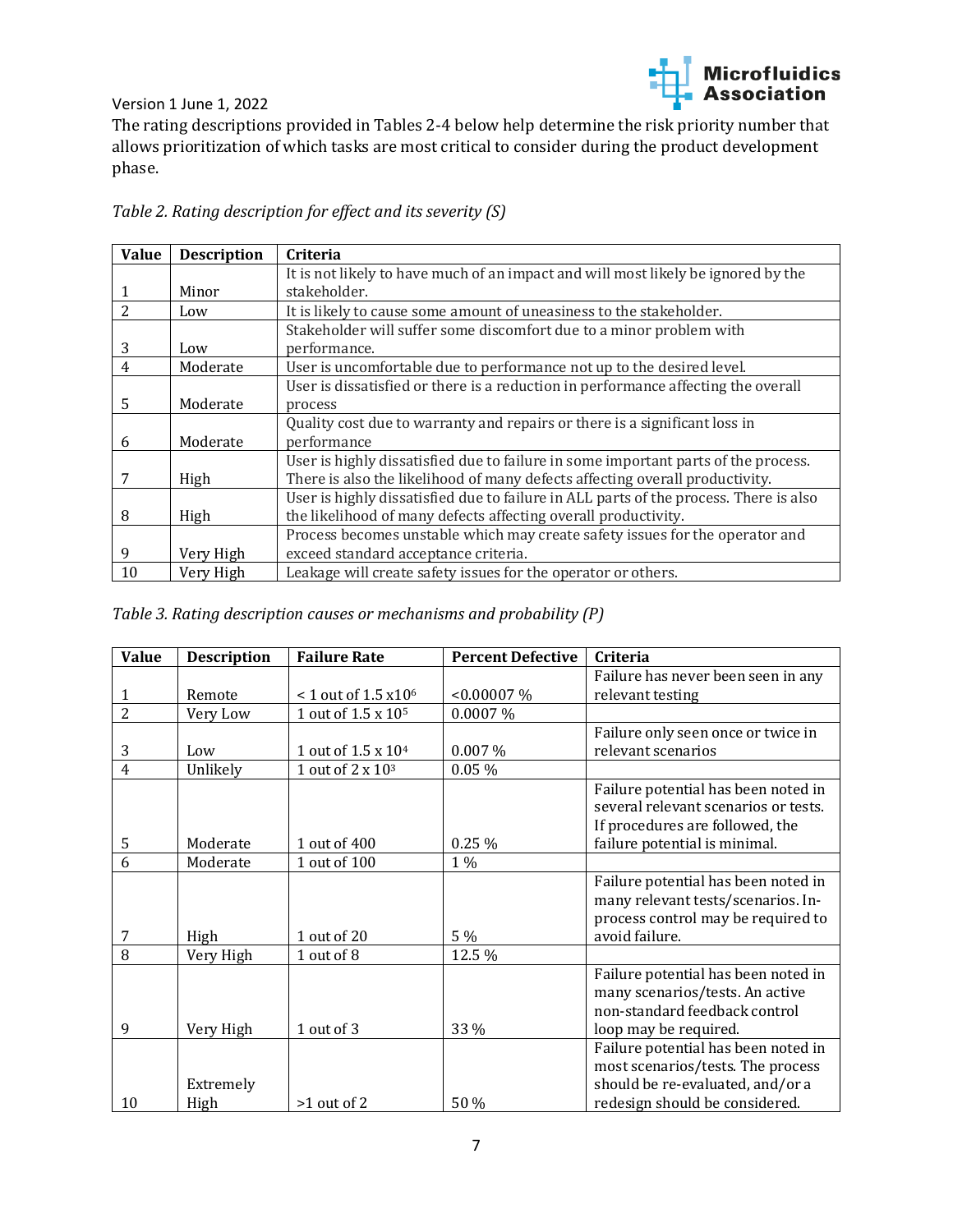

| <b>Value</b>   | <b>Description</b> | <b>Failure Rates</b>           | <b>Percent Defective</b> | Criteria                                                                                                                                     |
|----------------|--------------------|--------------------------------|--------------------------|----------------------------------------------------------------------------------------------------------------------------------------------|
|                |                    | $<$ 1 out of 1.5               |                          | Failure has never been seen in any                                                                                                           |
| 1              | Remote             | x10 <sup>6</sup>               | < 0.00007 %              | relevant testing                                                                                                                             |
| $\overline{2}$ | Very Low           | 1 out of 1.5 x 10 <sup>5</sup> | 0.0007 %                 |                                                                                                                                              |
|                |                    |                                |                          | Failure only seen once or twice in                                                                                                           |
| 3              | Low                | 1 out of 1.5 x 104             | $0.007\%$                | relevant scenarios                                                                                                                           |
| 4              | unlikely           | 1 out of 2 x 10 <sup>3</sup>   | 0.05%                    |                                                                                                                                              |
|                |                    |                                |                          | Failure potential has been noted in<br>several relevant scenarios or tests. If<br>procedures are followed the failure                        |
| 5              | Moderate           | 1 out of 400                   | 0.25%                    | potential is minimal.                                                                                                                        |
| 6              | Moderate           | 1 out of 100                   | 1 %                      |                                                                                                                                              |
| 7              | High               | 1 out of 20                    | 5 %                      | Failure potential has been noted in<br>many relevant tests/scenarios. In-<br>process control may be required to<br>avoid failure.            |
| 8              | Very High          | 1 out of 8                     | 12.5 %                   |                                                                                                                                              |
| 9              | Very High          | 1 out of 3                     | 33 %                     | Failure potential has been noted in<br>many scenarios/tests. An active non-<br>standard feedback control loop may<br>be required.            |
| 10             | Extremely<br>High  | $>1$ out of 2                  | 50 %                     | Failure potential has been noted in<br>most scenarios/tests. The process<br>should be re-evaluated, and/or<br>redesign should be considered. |

## *Table 4. Rating description for detection (D)*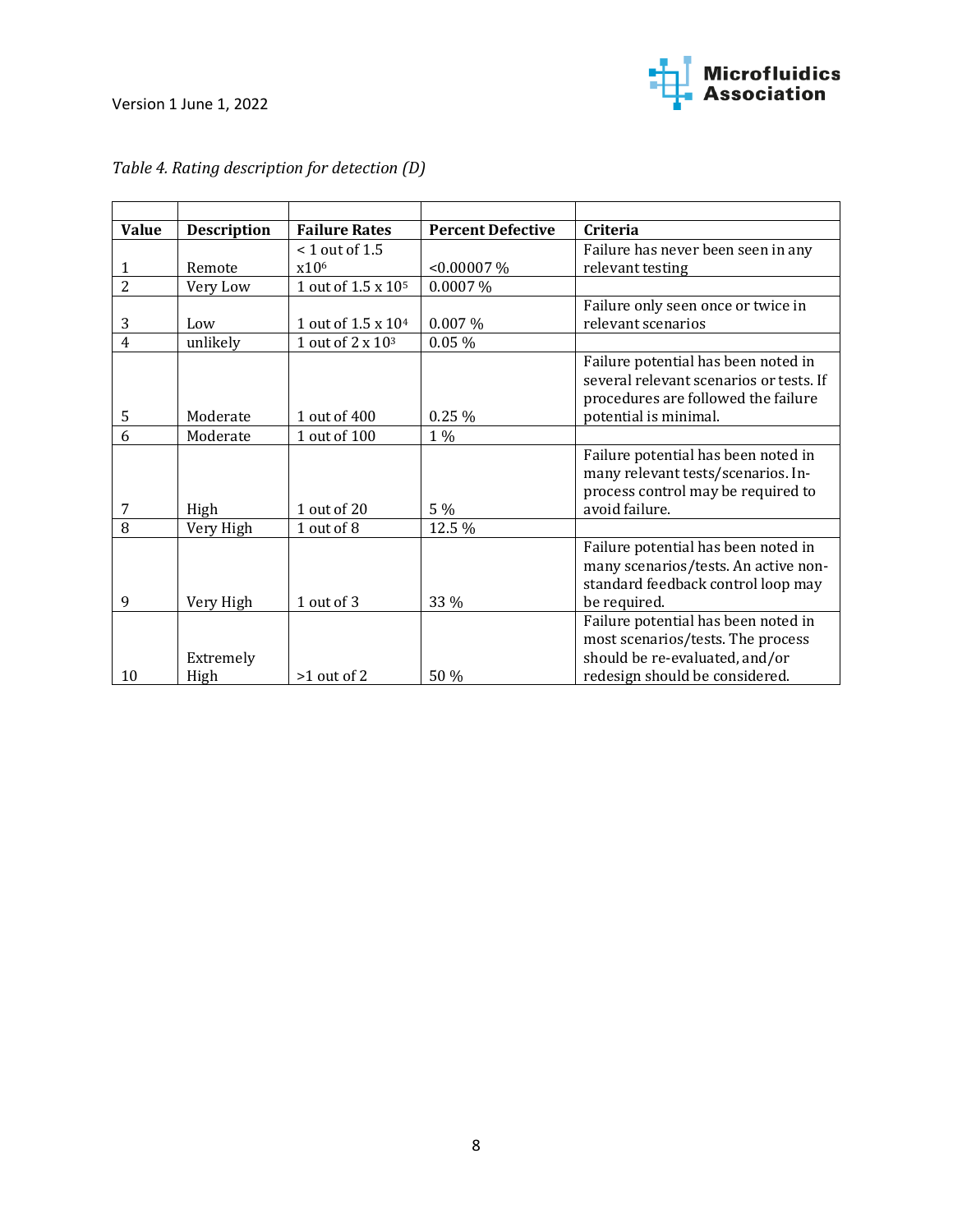

#### <span id="page-8-0"></span>Commonly used microfluidic leakage tests

As mentioned previously there are several types of leakage testing possible that use either the operating liquid, or more sensitive methods of tracer gases. Such leak tests can also use both pressure and vacuum methods. The detailed discussion about commonly used leakage tests is outside the scope of this whitepaper and is covered elsewhere. 3

Once the component or the final system containing several components has been developed, testing is required. Depending on the type of device and risk it poses to the user, this testing may include verification and validation studies at the system or component level.

There are many leakage tests possible, but not all of them are suitable to conduct at the typical microfluidics lab or manufacturing facility. This section gives some general comments on leakage testing followed by descriptions of commonly used microfluidic leakage tests.

General comments:

- As leakage is influenced by temperature, it is advisable to do the tests at the intended operational temperature.
- Testing outside the intended operating parameters/conditions could, in a useful way, accelerate the detection of failure or provide insight into potential failure modes.
- If the main cause of leakage of a certain design is based on too much pressure on a certain part of the device, using gas or liquid for testing will not make much difference. If the leakage is based on a tortuous small path through which liquid can flow if the pressure is high enough, using gas might show a problem that might not be detectable in real life situations when a liquid is used. On the other hand, it is known that certain liquids lead to faster de-lamination than others. This again demonstrates the importance of doing an FMEA and identifying potential fault modes.
- The tests discussed below will not elucidate any damage during use due to the interaction between the medium and the device. To test for failures like these, one should expose the device over a relevant period to the medium to be used before performing a new leakage test. This destructive test should be included in the product release program.
- Depending on the type of device, further leakage testing may be needed after subjecting the system to other stresses, such as shelf life, aging, transport, environmental conditions, mechanical stresses (e.g., shock, vibration), and electric, electromagnetic, and wireless interferences. Also, leakage testing should be performed under the worst-case operating conditions with a safety factor built in to account for unforeseen extreme operating conditions.

The list provided below is not all inclusive and the device developer may have to consider tests that best meet their needs.

#### <span id="page-8-1"></span>Visual inspection for leakage

Probably the most common leakage test method is to check for visual signs of leakage, such as the observation of sweating (not due to condensation) or formation of droplets. This type of test can be done at the operational condition or at the justified worst-case condition while the liquid continues to flow through the device. This is labor intensive and time-consuming, and it may take time before

<sup>3</sup> Herbertson et al. Frontiers in Bioengineering and Biotechnology, 2022, under preparation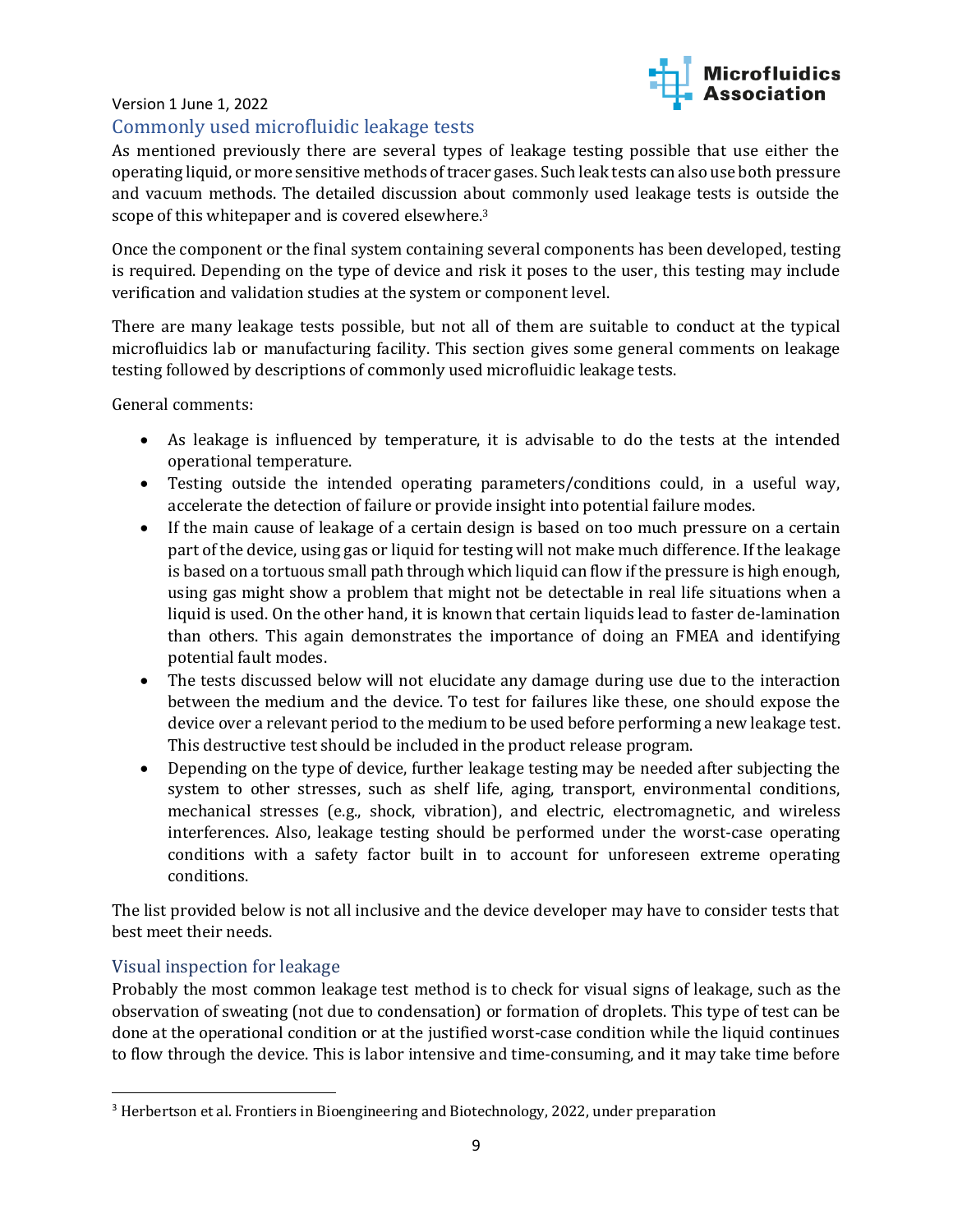

enough liquid has leaked to become visible. Also, if leakage rate is slower than evaporation it may not be visible. Further, it is a time-consuming process and can only be used with non-toxic or nonhazardous liquids. The device should be able to be reused, otherwise this becomes a destructive test and the device should be discarded after testing. Only relatively large leaks can be detected as the smallest optically detectable amount (by an unaided eye) is a droplet of a few µL. Using colored liquid, a liquid with a tracer, magnification, or wiping the outer surface with a dry cloth can increase the sensitivity of the observation. This test is not quantitative and only useful for detecting major processing design weaknesses. One advantage to visual observation is that the location of the leak can usually be determined. In addition, it can be easily implemented not only during product testing but also by the end user without much additional resources (e.g., microscopes).

#### <span id="page-9-0"></span>Liquid pressure drop

Unexpected changes in pressure can be indicative of device leakage. To measure pressure drops associated with device leaks, a port is connected to a pressure source with a sensitive transducer. In this quantitative test, the amount of pressure applied to the system can be increased to 1.5 times the expected operational pressure to offer a safety factor. The device is disconnected from the pressure source and the pressure decay over time is monitored during the anticipated duration of use of the device.

Pressure drop testing is a labor intensive and time-consuming process, but it allows manufacturers to test their devices with the liquid analyte of interest. Furthermore, the device should be suitable for reuse, otherwise this becomes a destructive test and the product cannot be used again. This test is more sensitive than visual inspection for leakage but may not be sensitive enough to detect slow, gradual leaks, as surface tension effects often prevent the escape of the liquids through the smaller leak sites. Thus, if there is a small leak, identifying the exact location of the leak might be difficult. Trapped air can also be problematic for detecting leakages when systems are filled with liquids. Air does weird things when trapped under pressure in devices.

#### <span id="page-9-1"></span>Gas pressure drop

Pressure drop testing with gas is similar to the liquid pressure drop test with additional considerations and advantages. For example, when selecting a manometer, it is important to note that the internal volume of the test construction contributes to the sensitivity. One should minimize the internal volume of the system by using short sections of small diameter tubing to attach the pressure measurement instruments. Also, the connectors should have a small internal volume. To ensure that expansion/compression of the compliant components such as tubing do not falsely contribute to the test results, it is recommended that rigid stainless steel or PEEK/PFA (polyetheretherketone/perfluoroalkoxy) tubing are used. PEEK/PFA is probably sufficient under most pressures expected in microfluidics.

Non-destructive gas pressure drop testing is suitable for high volume production of parts/devices. With a sensitive manometer or pressure transducer, this testing with gas allows for the detection of even small leaks. These pressure drop tests are well established in larger gas/refrigerant systems. However, if there is a leak, finding its location might be difficult. Although it can be facilitated by using a bubble test. One disadvantage of this test might be that the relation between the leakage rate of air and the leakage rate of the intended medium must be known. In general, it is predicted that an airbased leakage test gives 51 times the amount of leaked medium compared to water, assuming the difference is governed by the difference in viscosity only, which might not be the case for leakage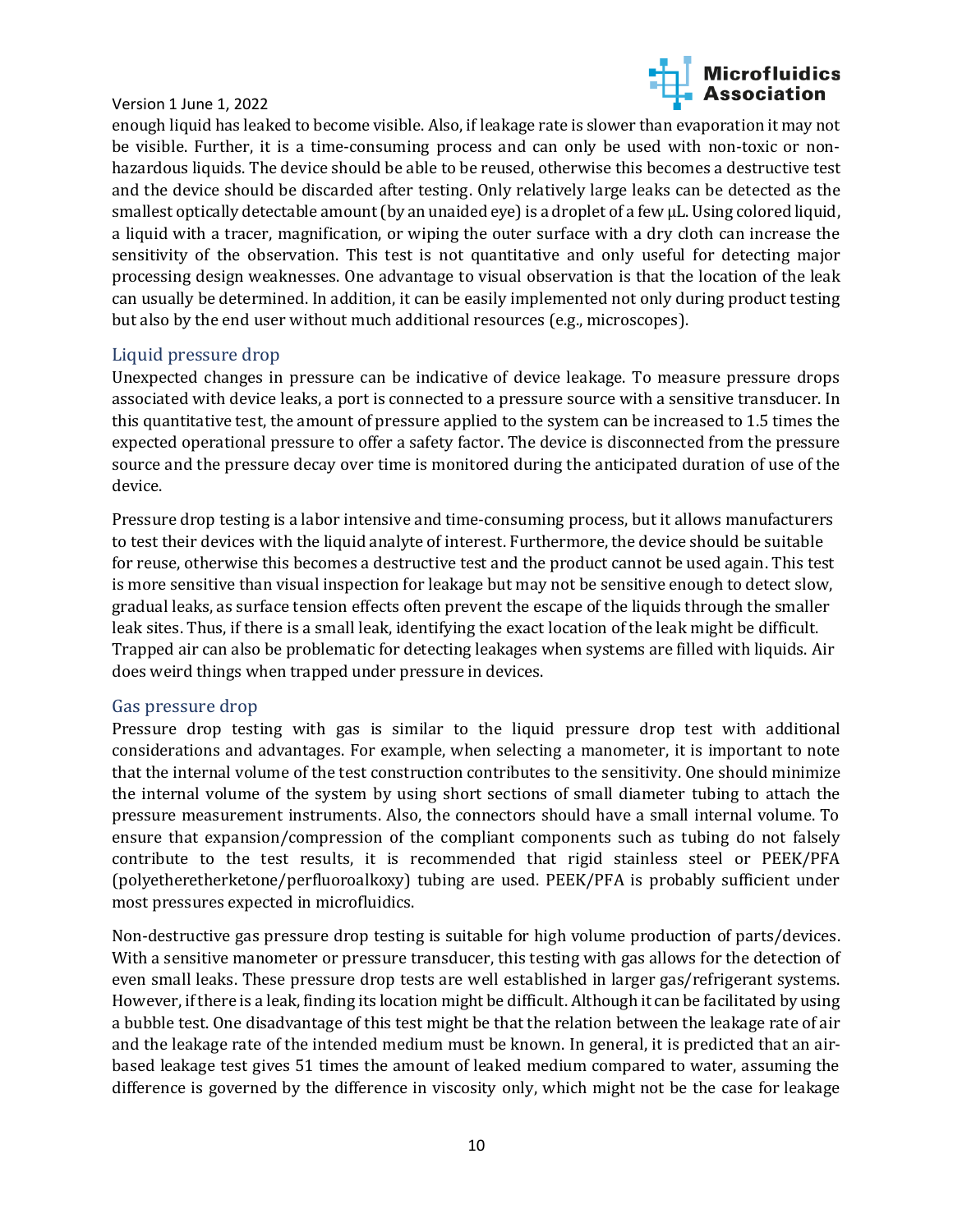

through a long, narrow, tortuous path. Also, this method is less suitable when the device is comprised of compliant or permeable materials like PDMS (polydimethylsiloxane).

One should keep in mind that the leakage can be influenced by interactions between the materials of the construction and the medium used. For instance, delamination can occur when organic solvents act on interfaces. If that is the case, testing with the real-life medium would be needed. For ease of use and to prevent damaging the product, leakage tests should be done with dry air or an inert gas (e.g., nitrogen).

#### <span id="page-10-0"></span>Leakage testing at higher pressures

Leakage tests only at the normal operating conditions may not be sufficient as they may not represent worst case scenarios or do not account for a factor of safety in design. Therefore for each leakage method, besides operating conditions, it may also be necessary to perform testing at higher pressures.

#### <span id="page-10-1"></span>Burst pressure test

A burst test is a destructive test that is performed to determine the pressure at which a given component or system will "burst" or fail catastrophically. Burst pressure can be defined as the point at which a product fails due to a high internal pressure (i.e., the maximum pressure which the product can endure before it will break). Information about this failure point will ensure that a sufficient safety factor is applied during operation. It is important to consider burst pressure when designing any sort of system, especially for products where failure is not an option or when the device is used in high pressure applications. A burst test provides the margin between the maximum operating pressure in the field and the pressure when the product completely fails. For some applications, this safety factor is specified in applicable standards and/or regulations.

To establish the burst pressure, the device is pressurized slowly, either gradually or stepwise, until the device fails. A practical way of doing this may be to increase the pressure by steps equating to ¼ of the maximum pressure for which the device is supposed to be subjected. For instance, if the device is expected to work at a 200,000 Pa (2 bar) maximum, the incremental steps for determining burst pressure will be 50,000 Pa (0.5 bar). The time between two steps depends on the specified minimal leakage rate tolerated and the minimal detectable leak rate of the device / test system. A continuous pressure measurement allows one to determine the test duration and pressure applied to the system at the instant of device failure. As there may be significant variability in the burst pressure from one unit to another, this testing should be repeated on multiple samples to establish a meaningful safety factor. To ensure the safety of the operator, burst testing should only be performed in a containment chamber using appropriate personal protective equipment.

#### <span id="page-10-2"></span>Maximal operational pressure test

Maximal operational pressure testing is a quality control method to ensure that a specific device unit or system functions properly before it leaves the manufacturing facility. Similarly, this type of test may be part of a repair or maintenance routine. Here, the device is pressurized for a period of time. Typically, this testing is performed at 2/3 of the expected burst pressure and the system is monitored for pressure decay. If the burst pressure is not known, an alternative might be testing at 1.5 times the expected maximum operational pressure during usage of the device.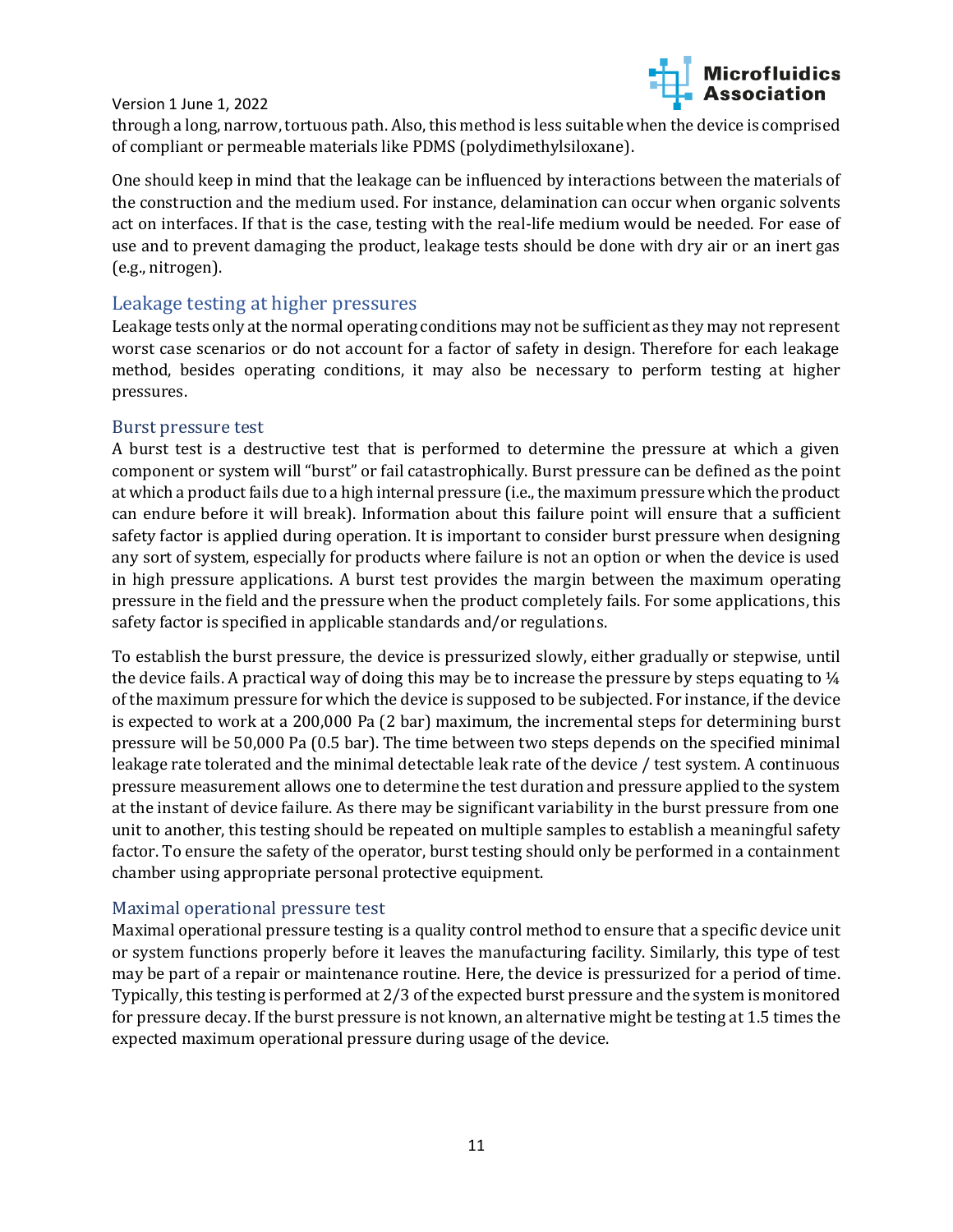

This quality control pressure test is a way to check for early life failures, which are failures that are unexpected and occur at the beginning of the product life cycle. These are different from the "normal" failures that occur after extended use of the product, perhaps due to chemical or mechanical wear.

This test can be used to inspect 100 % of outgoing devices or a selected number of devices (i.e., by sampling) and is often dictated by the quality systems processes that the manufacturer may have in place. In the case of higher pressures, testing is done with a liquid or in a containment chamber to ensure product and user safety. This method can also be used to condition a component or system before distribution.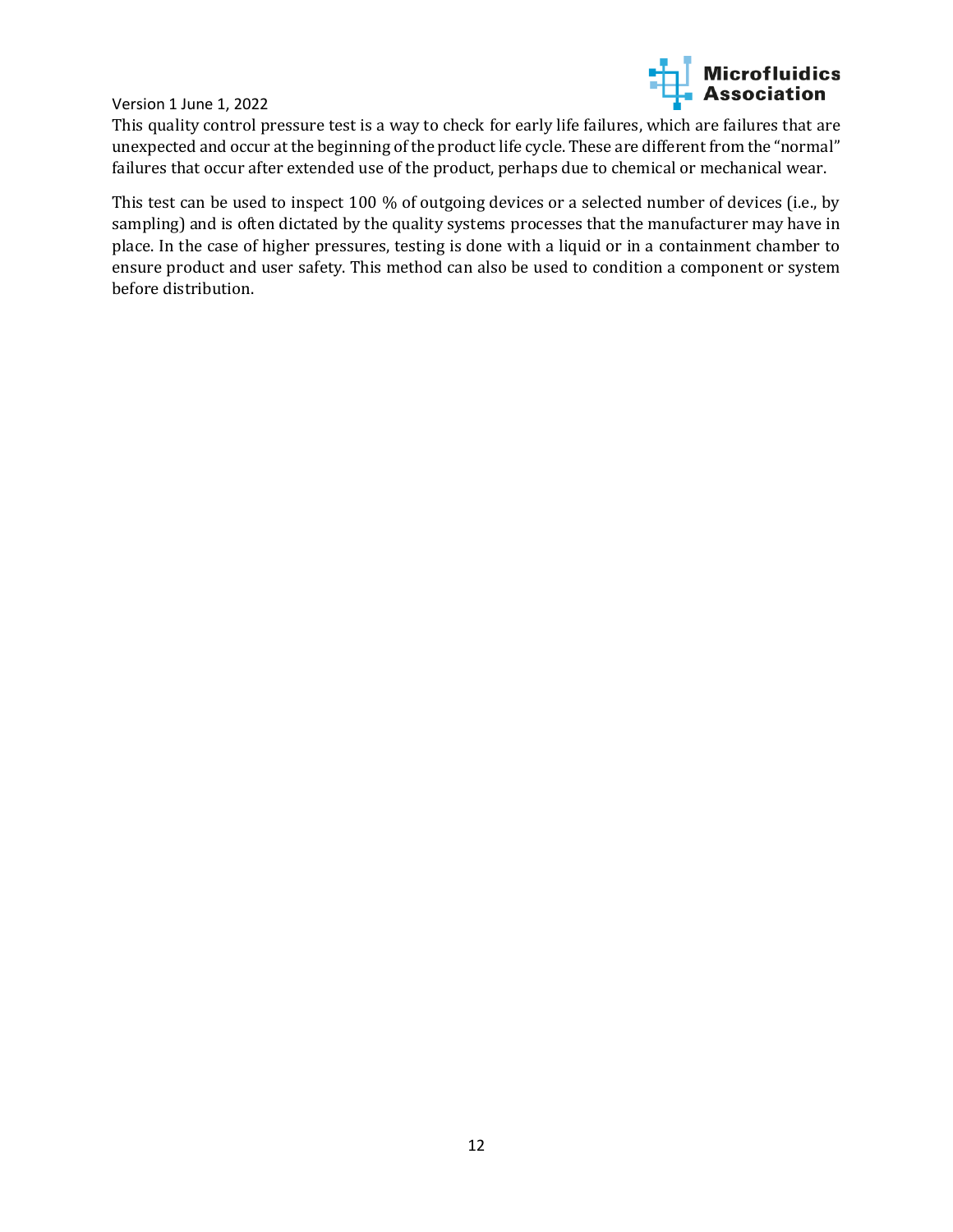

### <span id="page-12-0"></span>Version 1 June 1, 2022 Flowchart for selecting an appropriate leakage testing protocol

The number of leakage tests needed to demonstrate safety and performance depends on the product status and the protocol selected according to the flowchart in Figure 1 and the protocols in Table 5.The following flow chart helps one to decide which protocol to use.



Figure 1. Protocol decision making flowchart. Note that the risk for each protocol will depend on the specific application and the specific fluid being used and would need to be independently assessed.

The following protocols are for various types of applications (according to figure 1) as listed below:

- Protocol A: leakage testing of capillary devices.<sup>4</sup>
- Protocol B: leakage testing when Quality Assurance/control is needed.
- Protocol C: leakage testing for potentially medium risk situations.
- Protocol D: leakage testing for potentially high-risk situations.

Each of the protocols can then have multiple levels of tests both in different phases of the device development, and for various worst-case testing. Both are shown in Table 5 below. The leakage tests such visual leak test, water immersion bubble test, soap solution, pressure decay, vacuum

<sup>4</sup> Capillary flow exploits surface tension effects in high surface-to-volume structure for generation flow.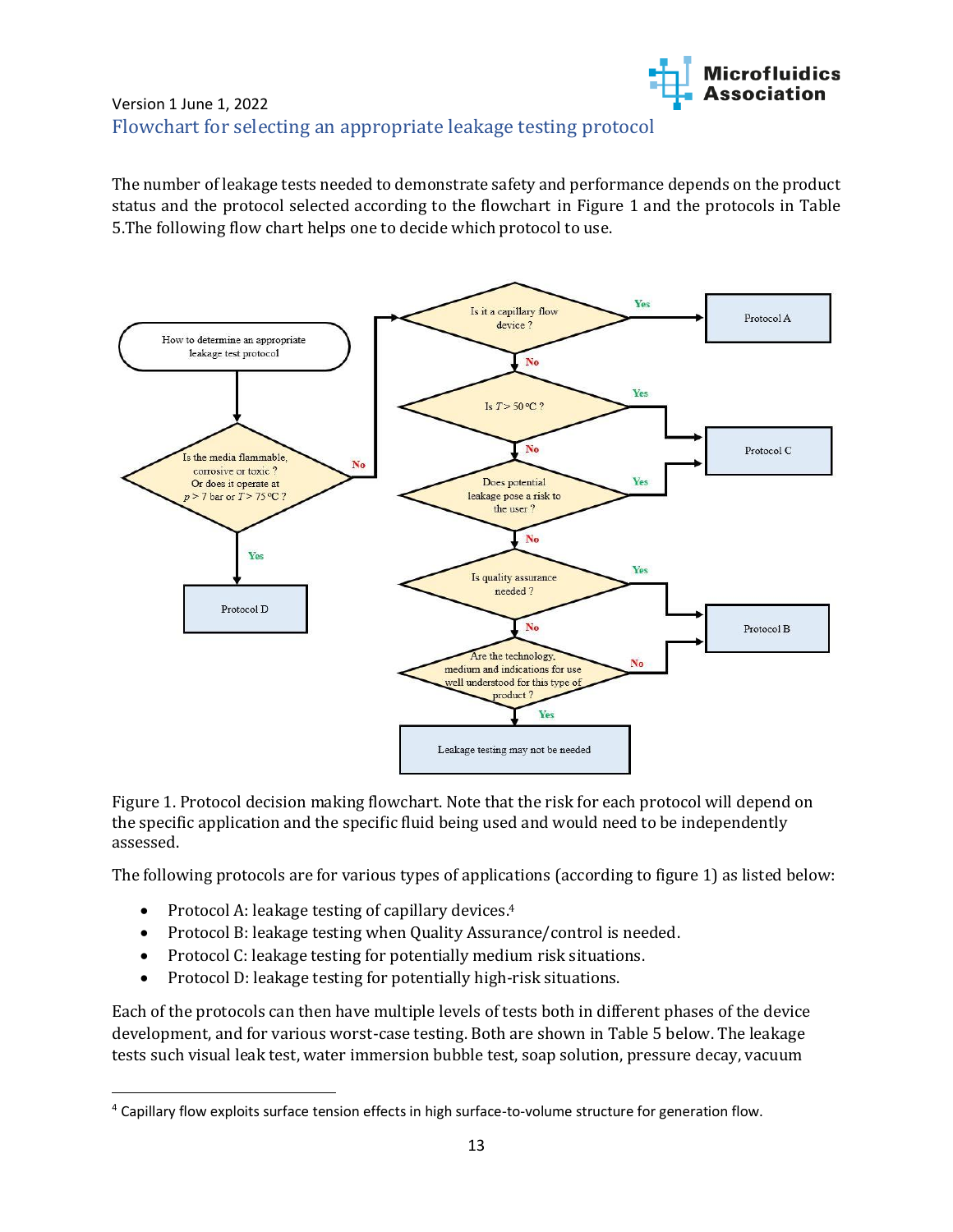

Version 1 June 1, 2022 decay, tracer gas leak test etc can then be implemented for each of these protocols based on the desired sensitivity.

|                   | Protocol         | Leakage test                                          | Burst pressure test                                                            | Maximum operating<br>pressure test (@1.5<br>times the operating<br>pressure) |
|-------------------|------------------|-------------------------------------------------------|--------------------------------------------------------------------------------|------------------------------------------------------------------------------|
|                   | A                | incidentally with the<br>intended operating<br>medium |                                                                                |                                                                              |
| Development phase | <sub>B</sub>     | incidentally with the<br>intended operating<br>medium | incidentally with the<br>intended operating<br>medium or with air <sup>5</sup> | incidentally with air                                                        |
|                   | $\mathcal{C}$    | regularly with the<br>intended operating<br>medium    | regularly with the<br>intended operating<br>medium                             | incidentally with air                                                        |
|                   | $\mathbf{D}$     | regularly with the<br>intended operating<br>medium    | regularly with<br>operating medium                                             | 100 % testing with air or<br>helium                                          |
|                   | A                | sample test                                           |                                                                                |                                                                              |
|                   | $\boldsymbol{B}$ | sample test                                           |                                                                                | incidentally with air                                                        |
| phase             | $\mathsf{C}$     | sample test                                           |                                                                                | regularly with air                                                           |
| Production        | D                | 100 % testing with air or<br>helium                   | samples with air                                                               | 100 % testing with air or<br>helium                                          |

*Table 5: Frequency of leakage tests to be performed* 

Leakage testing protocols should be developed based on the following considerations:

- 1. The results of malfunctioning risk analysis / FMEA should be considered. This might lead to a subdivision of protocol categories.
- 2. Time for which the device will be operational and the conditions during the lifetime of the device (i.e., considerations like fast diagnostic tests versus continuous processing, storage conditions, sterilization, and transport). These factors will determine if accelerated lifetime tests are needed.
- 3. Typically, one needs to estimate what constitutes the worst-case performance/design parameters for the device, and then perform testing at those conditions or using a 1.5 times safety factor for applied pressure.
- 4. For reusable devices, the influence of reuse or device wear should also be investigated.
- 5. The number of samples to be tested depends on the frequency of failure, the types of failure, and the consequences of failure for the user.
- 6. The leakage test duration should align with the intended duration of use of the product. To reduce the test duration, one could potentially assess the device at higher pressures or temperatures. If that is the case, one should investigate how these factors influence the leakage rate.
- 7. If the device is tested with air instead of a liquid, one should consider the following:
	- a. What is the quantitative and qualitative relation between leakage of air and leakage of liquid regarding the specific device and conditions?

<sup>5</sup> Or nitrogen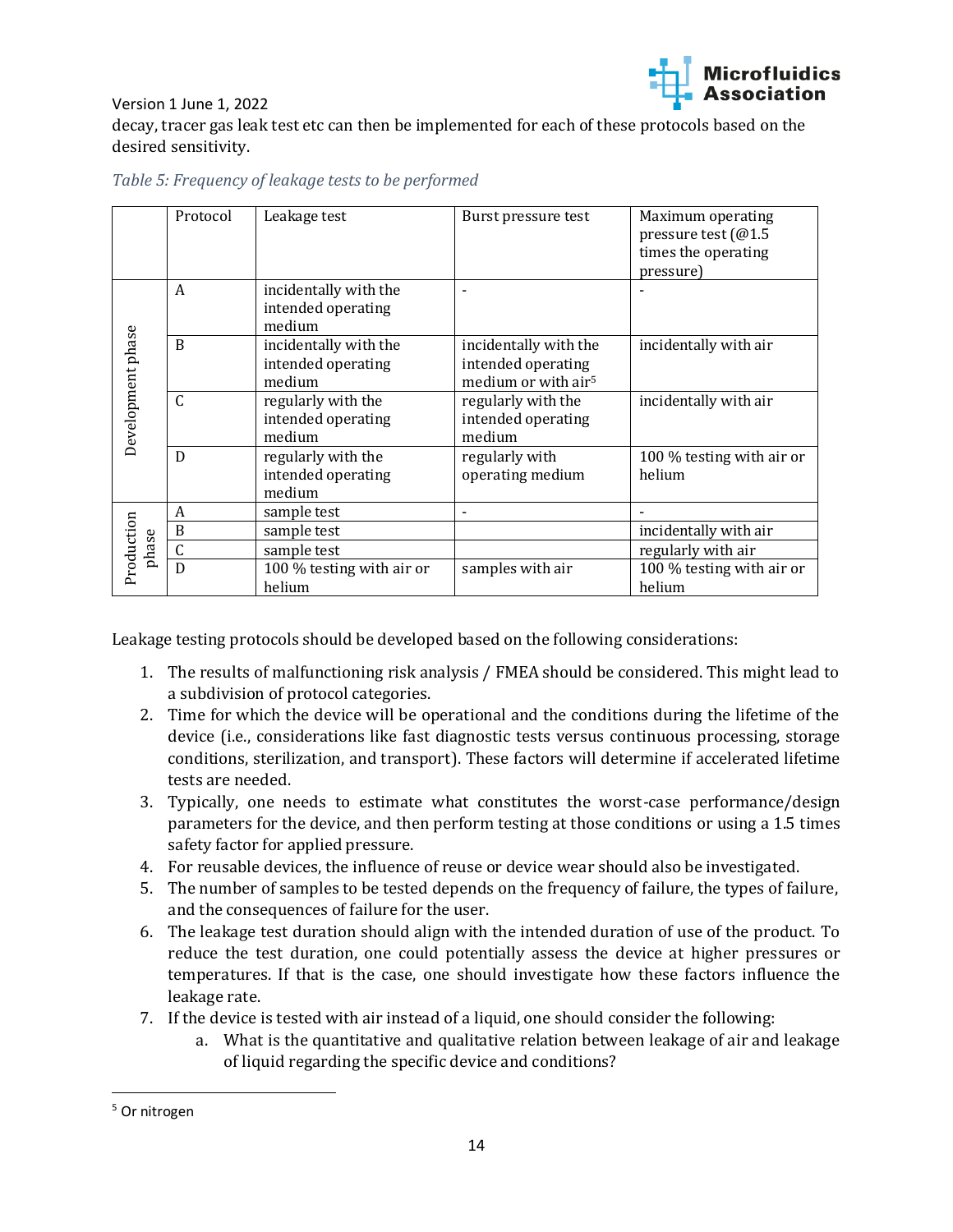

- b. Testing with gases in microfluidic devices results in higher safety risks for the operator compared to testing with liquids. Therefore, more strict safety precautions are needed when using compressed gases.
- 8. Ad hoc installations with microfluidic components and devices connected by tubes should be checked before each experiment for safety and so as not to impact the leakage test results. This can be done by a pressure decay method on the test setup itself.
- 9. To accelerate the testing and achieve meaningful results, the distance between the pressure/liquid source and the product under investigation should be minimized as much as possible.
- 10. Temperature management. There are several aspects of this:
	- a. What are the operational, sterilization and storage conditions and how do they affect the leakage behaviour of the device?
	- b. The temperature may also change the internal volume of the device and the auxiliary components used for testing, thereby influencing the test results.
	- c. Temperature control during testing is key to repeatability, temperature changes can cause the device to expand and deform, thus introducing leaks or changing leakage rates. Therefore, the temperature should be maintained at a constant value throughout the test.
	- d. Temperature can be used to accelerate lifetime testing.
	- e. Temperature treatment can be used to precondition the device.
- 11. One must consider the pressure drop between the manometer and the device under investigation. For example, if you apply 200,000 Pa (2 bars) but you have a pressure drop of 100,000 Pa (1 bar) in the system before the valve, you cannot say that your valve does not leak at 200,000 Pa (2 bars).
- 12. The test setup must be clearly defined and reported, taking into account the tubing dimensions, material properties like porosity, and deformability, as well as the connectors.
- 13. It can be decided that the device must be tested during a prolonged period or, for instance for reusable devices, during cycles of pressurizing / depressurizing.
- 14. It makes sense to test first for obvious failure points. These points can be identified by a Risk analysis / FMEA.
- 15. For a leak to appear, the test must be run for an appropriate amount of time. The time needed to test increases with decreasing pressure. Furthermore, the smaller the leak the longer it takes to detect. Therefore, one should think carefully before setting the leakage rate specifications.
- 16. For liquid leakage through a small capillary leak, it may be necessary to overpressure the system. One should keep this in mind when increasing the pressure to accelerate tests.
- 17. For liquid leakage testing, it is important to consider the interaction between the testing medium and the bonding interface. The device should be evaluated using liquids that simulate real use of the device.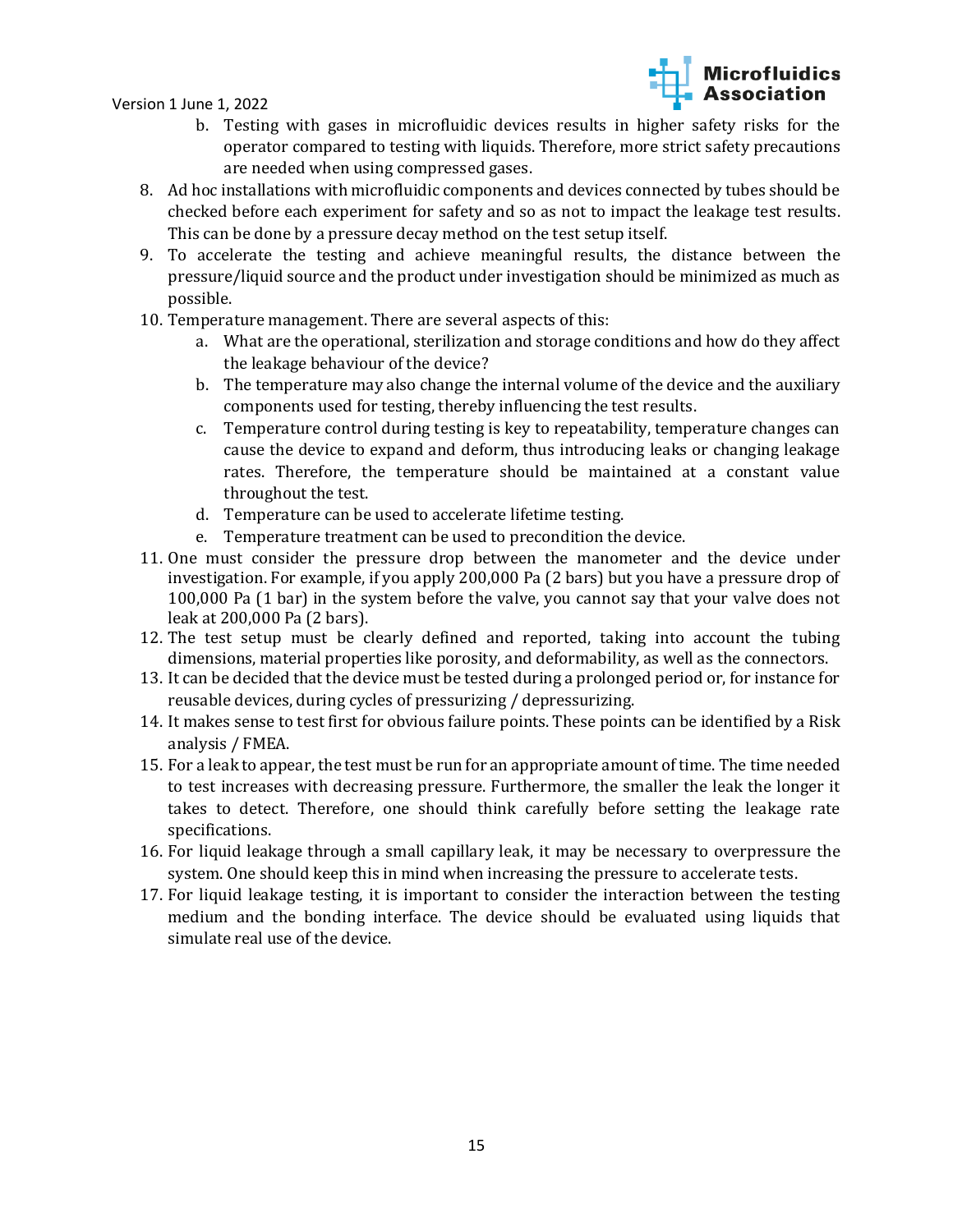

#### Final comments

This whitepaper is only a first step towards developing leakage test protocols. During the creation of this whitepaper, we formulated the following questions:

- What is the minimal amount of liquid that can be detected by visual inspection? Can this detection limit be improved by markers etc.?
- What is the minimal amount of gas leakage that can be detected by bubble testing? Can this detection limit be improved?
- How accurate can one test for leakage with the method of comparing in and out going flow?
- How accurate can one test for leakage with gas- and liquid pressure drop testing?
- How does temperature influence these tests? How do things like gas inclusion etc. impact liquid leakage tests? I.e., what are the fault modes of leakage testing.
- In the end, we would like to have a table comparing test methods that are applicable for microfluidics. It should address like accuracy, sensitivity, ease of use, application area etc. etc.
- What is the quantitative and qualitative relation between the leakage of gas and liquid in microfluidic devices? Otherwise formulated: the relation between flows of liquid and gas in small channels and through pinholes.
- Is it possible to accelerate the detection of leakage testing (for instance pressure of temperature)?
- Is it possible to make detailed leakage test protocols out of the experiments done in MFMET? This could include recommendations for equipment to be used.
- Can we expand the microfluidics FMEA?
- Can we expand this whitepaper to cover also internal leakage testing?

We would recommend more research to answer these questions.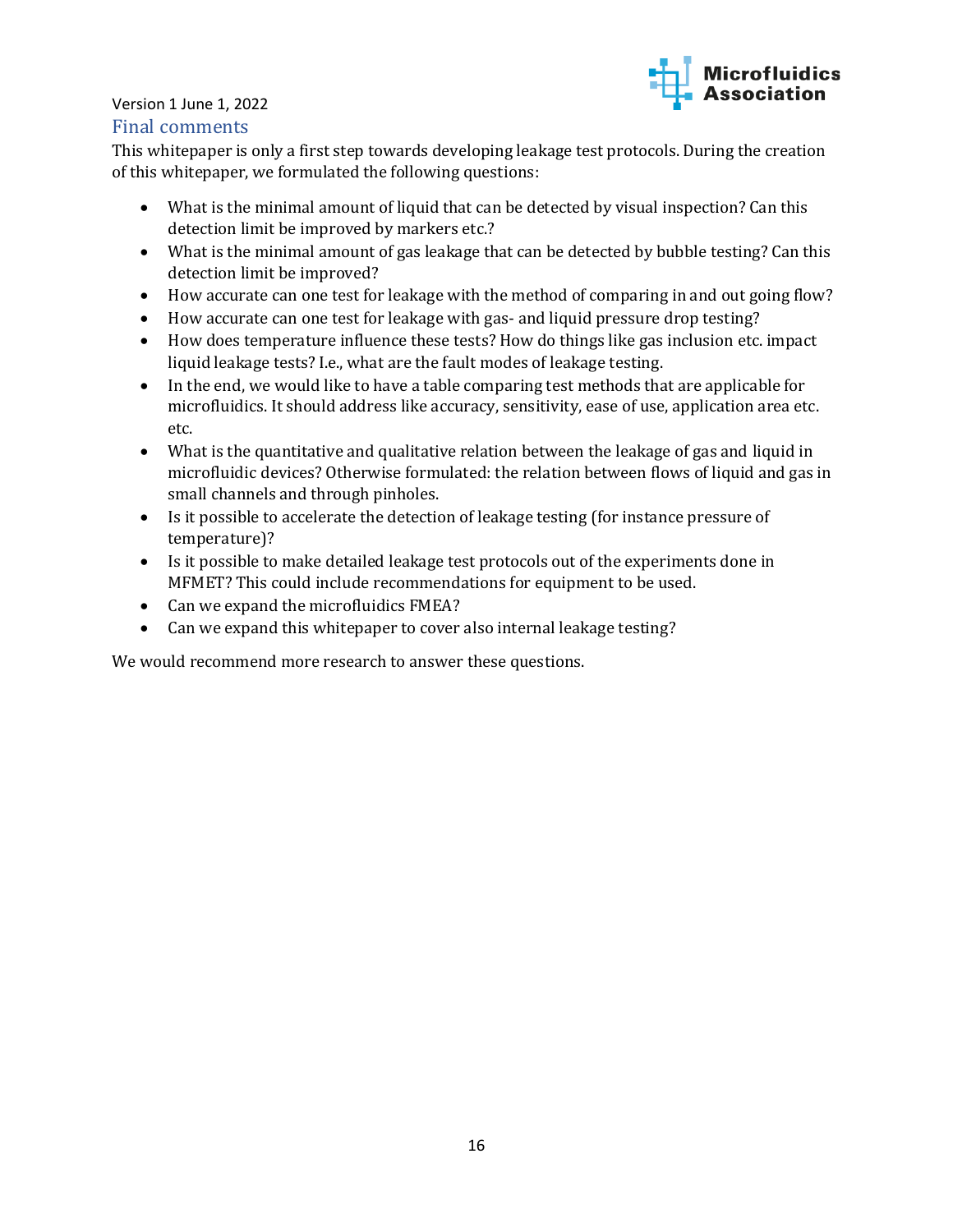## <span id="page-16-0"></span>Microfluidics<br>**Explorance 1999**<br>Association Version 1 June 1, 2022 Appendix I: Case Studies of leakage tests and fault modes that cause leakage

This Appendix describes some common case studies that microfluidic device developers may encounter. The specific information about the test laboratories (i.e., foundries), and the manufacturer's products were anonymized to protect the privacy, the intellectual properties, and the agreements between the parties.

#### **Case 1: Checking for leaks in a flow cell designed and produced by a foundry.**

Let us take up an example of a foundry that does only incidental leakage testing during development to assess the quality of the design for a device developer. They rely on process control during production to confirm the leak tightness of the new devices. However, a customer asked for routine testing during production.

The device to be tested is designed to be used in real life at 200,000 Pa (2 bar) for a 15 min duration, during which time the device should not lose more than 1 % of the aqueous liquid from inside the cell. The internal volume of the cell is 2 mm3. They want to test during the development phase to check the design, and they want to test samples taken during production to check that particular process. A hundred percent (100 %) testing is seen as unnecessary, as they have strict process control protocols for the production. The test is not overly time-consuming.

They discovered that they could not use the DIN EN 1779 that uses non-destructive leak testing procedure, since this protocol was developed for leakage testing of much larger devices (i.e., gas tanks, etc.) and therefore is more applicable for much larger leakage volumes.

During the development phase the foundry fills some of the devices with liquid, pressurizes them and checks for pressure decay over a certain period. As they do not want to do destructive testing during production, they decided to do the testing of samples during production with air, accepting that this test does not correspond to a real-life situation.

They made their own testing setup. As the internal volume of the test construction contributes to the sensitivity of the test with air, they use a barometer with a small internal volume of 7.5  $\mu$ L (7.5 mm<sup>3</sup>) and short tubing with small cross sections. To ensure that expansion / compression do not contribute to the results, stainless steel tubes were used.

Issues that they see as critical (leakage fault modes) are:

- 1. Bonding defects caused by contamination or out-of-specification bonding conditions. Especially, heterogeneous bonding is critical.
- 2. Typical sources of contamination leading to leakage include particles, surface corrosion or scratches, and fingerprints (i.e., problems that can be minimized by stricter adherence to protocols).

The foundry then reports the findings to the device developer. The device developer upon finding that the extent of the leakage would impact device performance starts considering design changes to mitigate this issue.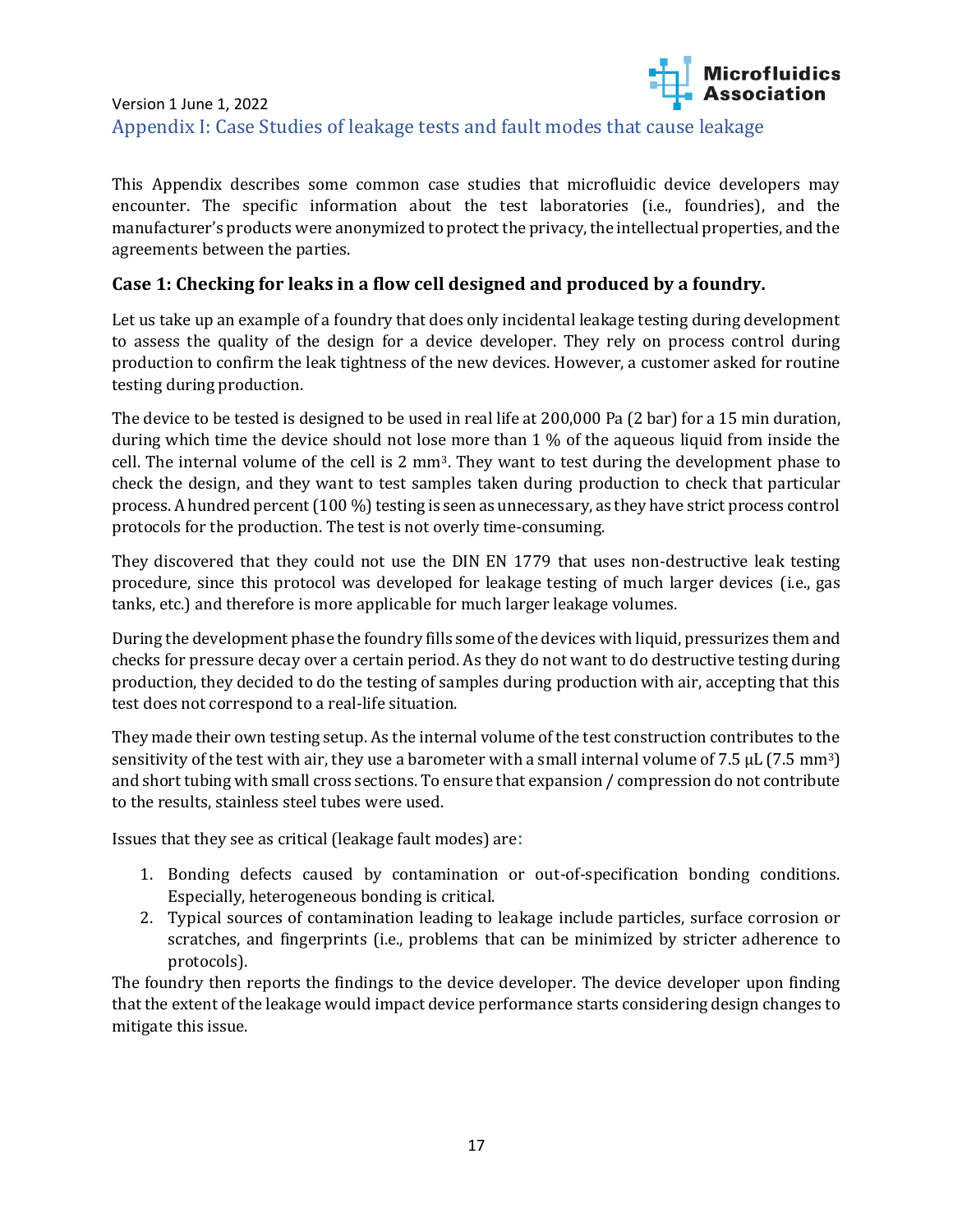

#### Version 1 June 1, 2022 **Case 2: A company wants to check the design of a new product, improve it, and guarantee the quality during the production**

A company does a FMEA before the first product is created. An important part of the FMEA is making a detailed specification and discussing this with experts, who have experience with similar devices or components. This is to identify potential quality issues and adapt the design where necessary.

At the top of their list of potential problems causing leakage is bonding. They see process control at the supplier's site as very important, even essential, but not sufficient. So, they test several samples during the development phase of a new product. They also determined that this quality control would need to be integrated for the entirety of the product's life cycle. After production release, they will still test samples coming from the production line on a routine basis. This test will consist of letting fluid flow through the device for a longer period and comparing the amount of fluid introduced to the system with the amount of fluid at the outlet. As variables, they evaluate the device using different types of liquid over a range of pressures and temperatures. They vary them during the test according to the real-life operating conditions that may occur. In that case, they can also identify leakage problems caused by long-time effects of the interaction of the liquid with the materials used, such as corrosion. Varying pressure and temperature will bring to light issues like creep and wear. They will use the results to identify potential weak areas in the design and critical steps in production, using the results for improvement of design and processing. Over time the number of samples tested will decrease, but never completely disappear. In time, they transfer these process control tests to the supplier for continued monitoring.

## **Case 3 An OEM producing devices that are being used for gases, sometimes toxic or flammable, at higher pressures.**

A manufacturer tests all their devices for leaks with helium under vacuum before and after final delivery. They do all the tests with helium although their devices are meant to be used with liquids in real life. Generally, the manufacturer tests at 1.5 times the working pressure. For safety reasons, these tests and burst pressure tests are done in a steel containment chamber. According to them, when testing with helium they might be overdoing what is needed for some applications, especially when the device to be tested is used with liquids but using helium for leak testing is common practice in their field.

Issues that they found as critical (leakage fault modes) are:

1. To prevent leaks the company would use O-rings but found they determined re-use of the Oring, i.e., disconnecting and reconnecting may have prompted leaks because of scratches and wear on the surface of the O-rings.

During the design process one must carefully check the compatibility of a material with other materials used in the construction. One must also check if the total finalized product can withstand the pressure, as opposed to evaluating components individually.

2. The manufacturer also tried using  $CO<sub>2</sub>$  as an alternate for helium but determined that it might cause problems when used above the critical temperature.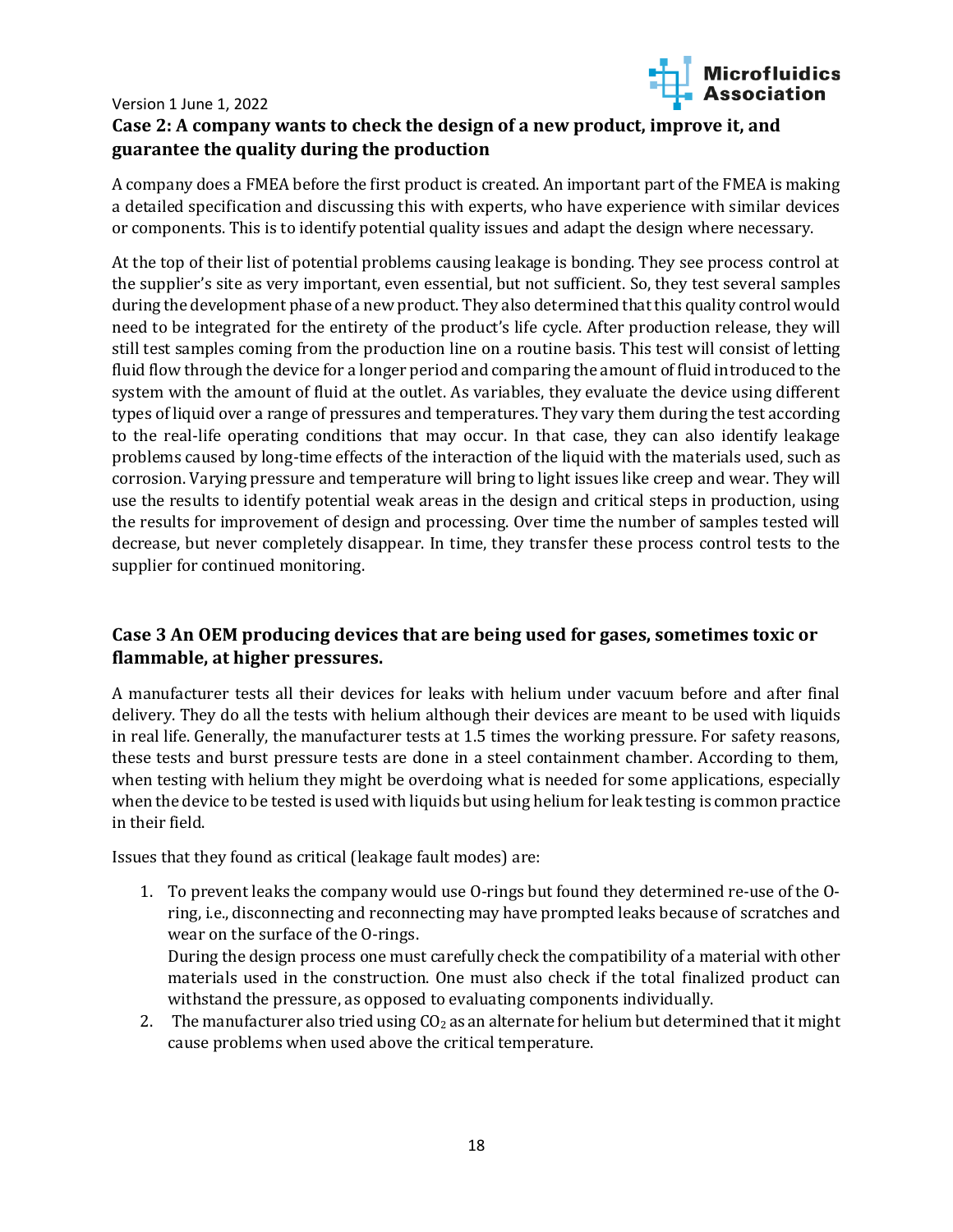

#### **Case 4: An installation containing microfluidic components and devices connected by tubes**

Here we take up an example not of a specific product or company, but rather a situation where a device developer may use a multi-component system. In these kinds of setups, leakages are a common problem due to the connectors used. It is therefore strongly recommended to test the installation's leak tightness before starting the experiments or running the process. The easiest way to do it is to pressurize the installation with air and check for a pressure decay over time. If there is a leak, finding the precise compromised location might be difficult.

Critical leakage fault modes for such multi-component systems are:

- 1. For reservoirs, common problems are
	- 1.1 forgetting to use the O-ring,
	- 1.2 O-ring gets porous over time.
- 2. For connectors, common problems are:
	- 2.1 Tightening them too fast or not fast enough may to leakage.
	- 2.2 Fluidic force on the sidewall of the gasket.
	- 2.3 Cold flow of seal material or wear.
	- 2.4 Chemical wear of connector sealing.
	- 2.5 Mechanical wear of connector sealing.
	- 2.6 Mechanical fracture connector.